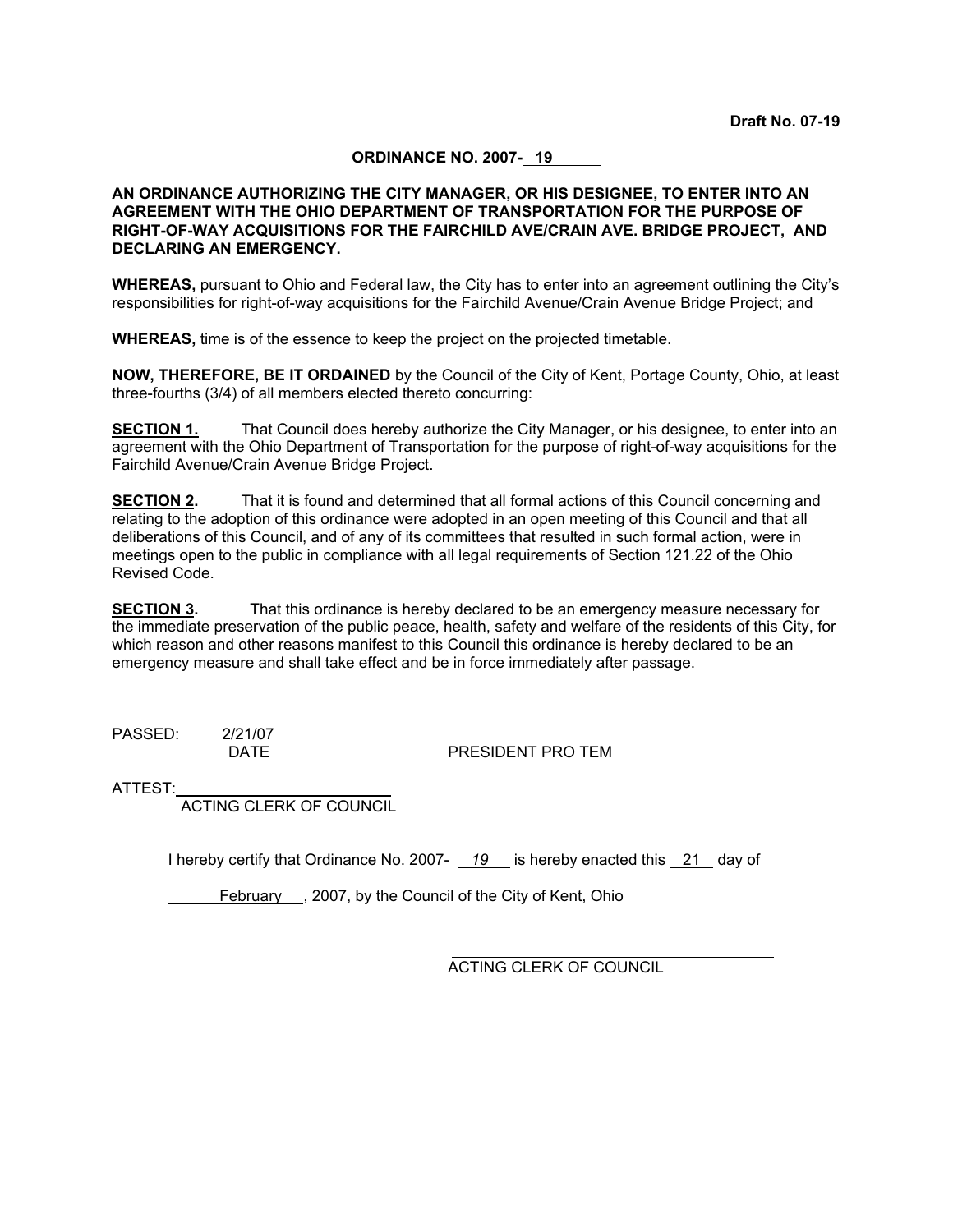## **EXHIBIT "A"**

# Real Estate Agreement No. 04-1068 POR-Crain Avenue Bridge PID 18466

January 16, 2007

Pursuant to both Federal and State law, 49 CFR Part 24 and ORC 163 et.seq., the Ohio Department of Transportation is required to monitor all highway development projects receiving funds from the Federal Highway Administration. The rights of way acquired for the above referenced project will be incorporated into a Federallyassisted project and the following provisions must be set forth and agreed upon between the City of Kent and the ODOT.

Ordinance No. 2005-154 , passed on December 28, 2005 by the City of Kent, and subsequently accepted and journalized by the Director of Transportation, provides for cooperation with the State on the acquisition of right of way on the above referenced project, which is described as follows:

#### *Replace Bridge over the Cuyahoga River, CSX and ABC Railroads with improvements to S.R 43, Gougler, Fairchild, Crain, Water and Lake Street/Avenue.*

Discussions and understandings between representatives from our organizations in reference to the acquisition of rights of way must now be officially set forth and agreed upon. If you agree to the following facts and stipulations, please sign all copies of this agreement and return them to the ODOT District Office. The State will authorize acquisition of right of way after this agreement has been executed, the environmental document has been approved and Federal authorization has been obtained.

The **ESTIMATED** right of way cost pertinent to this agreement based upon the right of way plans and work plan is \$2,325,000 . This is composed of the following:

| Property & Relocation Costs   | \$2,000,000 |
|-------------------------------|-------------|
| <b>Right of Way Services</b>  | 275,000     |
| Appraisal & Relocation Review | 50,000      |
| Total                         | \$2,325,000 |

This project as programmed, provides for participation in project right of way costs as follows:

|                       | Total       | Federal                           | <b>State</b> | Local     |
|-----------------------|-------------|-----------------------------------|--------------|-----------|
| Federal (AMATS 80/20) | \$1.250.000 | \$1,000,000                       | $\theta$     | \$250,000 |
| State HSP             | \$2,250,000 |                                   | \$2,250,000  |           |
| Total                 | \$3,500,000 | \$1,000,000 \$2,250,000 \$250,000 |              |           |

The City of Kent must have authorization from the ODOT District Real Estate Office to begin any phase of the acquisition process.

Federal participation in this project has a cap of **\$1,000,000** which will not be exceeded or revised. The City of Kent must have environmental clearance and authorization from the Federal Highway Administration before Federal funds can be used. The City of Kent will work through the District Real Estate Office to secure Federal Authorization.

Upon receiving authorization to proceed, Federal funds shall be used before State HSP.

The City of Kent agrees that it will acquire the right of way necessary in accordance with sections 163.51 through 163.62, inclusive of the revised code of Ohio, sections 5501:2-5-01 et. seq. of the Ohio Administrative Code and any future amendments thereto which supplement and support Title II and Title III of the Uniform Relocation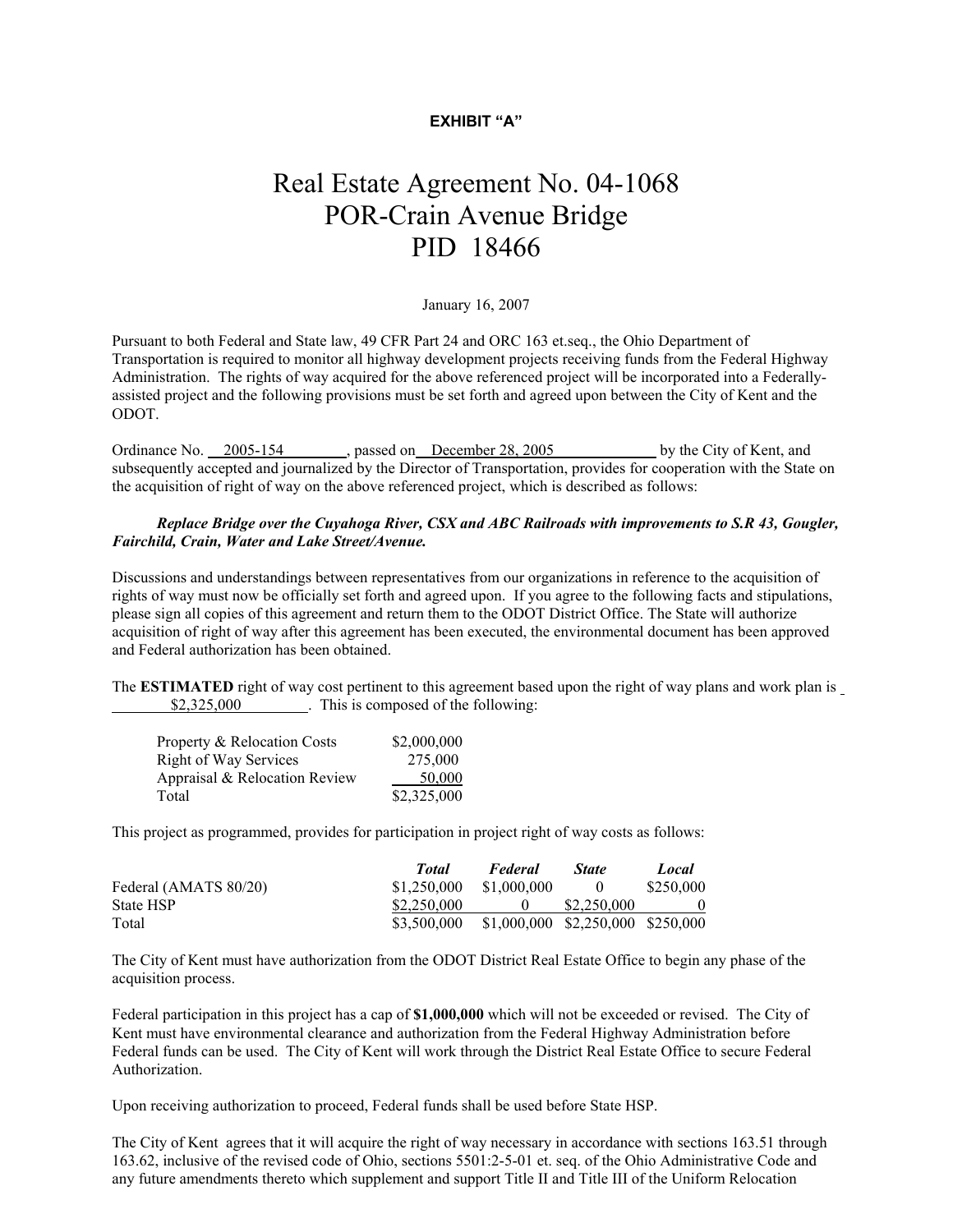Assistance and Real Property Acquisition Policies Act of 1970 as amended, and Federal Highway regulations and directives on Relocation Assistance and Real Property Acquisition, as well as full compliance with Title VI of the Civil Rights Act of 1964. The City of Kent, in accordance with 23 CFR, Part 710, Subpart B., Sec. 710.203, paragraph (c), certifies it is adequately staffed, equipped and organized to manage the Real Estate functions through its own ODOT pre-approved staff and/or pre-approved contractual agents. The City of Kent will comply with the Ohio Department of Transportation Real Estate Administration's Policies and Procedures Manual and all applicable State and Federal laws, rules and regulations.

The City of Kent shall maintain all files, accounting records, and other evidence pertaining to costs incurred and agrees to make such materials available at their respective offices at all reasonable times during the contract period and for three (3) years from the date of final payment under the contract for inspection by the Ohio Department of Transportation, Federal Highway Administration or their authorized representatives and copies thereof shall be furnished if requested.

The City of Kent shall submit a letter to ODOT identifying the pre-qualified individuals for the following items pertaining to specific real estate functions and must comply with ODOT policies and procedures and are incorporated herewith:

## **Title**

The City of Kent will provide or arrange to provide for a search of title for each property required for the projects right of way.

## **Appraisal**

The City of Kent will be responsible for the appraisals and will execute any necessary contracts with private fee appraisers in accordance with ODOT's approved list of appraisers.

## **Appraisal Review**

The City of Kent will be responsible for contracting with a review appraiser in accordance with ODOT's approved list of review appraisers who will be responsible for approving and/or disapproving the appraisals submitted by the fee appraiser. This contract must be held by the City of Kent and cannot be part of a City of Kent's Prime Consultants contract if they are responsible for the appraisals. Just compensation must be authorized by an appropriate official of the City of Kent.

## **Negotiations**

In compliance with State policies and procedures, negotiations shall not commence until the City of Kent is in possession of an approved Fair Market Value Estimate. Negotiations and the settlement shall be governed by said approved fair market value. The City of Kent shall negotiate with the owners for the purchase of real property and the conveyance of fee simple title by warranty deed or whatever lesser interest is required for the needs of the project. Such title will be taken in the name of the City of Kent. The City of Kent shall utilize negotiators in accordance with ODOT's approved list of negotiators.

Warrants for payment of all expenditures incurred in the acquisition of right of way will be issued by the City of Kent.

## **Administrative and/or Case Settlement Review:**

The City of Kent shall have authority to approve administrative reviews and case settlement reviews up to \$500 over the original Fair Market Offer. The City of Kent must contact the District for any settlement authority over \$500. All requests for administrative reviews and case settlement reviews must be in writing and contain all the appropriate documentation to support the request. Any settlement in excess of the approved administrative review or case settlement review will be the responsibility of the City of Kent.

## **Appropriations**

The City of Kent will appropriate properties that it is unable to negotiate for the project in accordance with Chapter 163 of the Revised Code of Ohio.